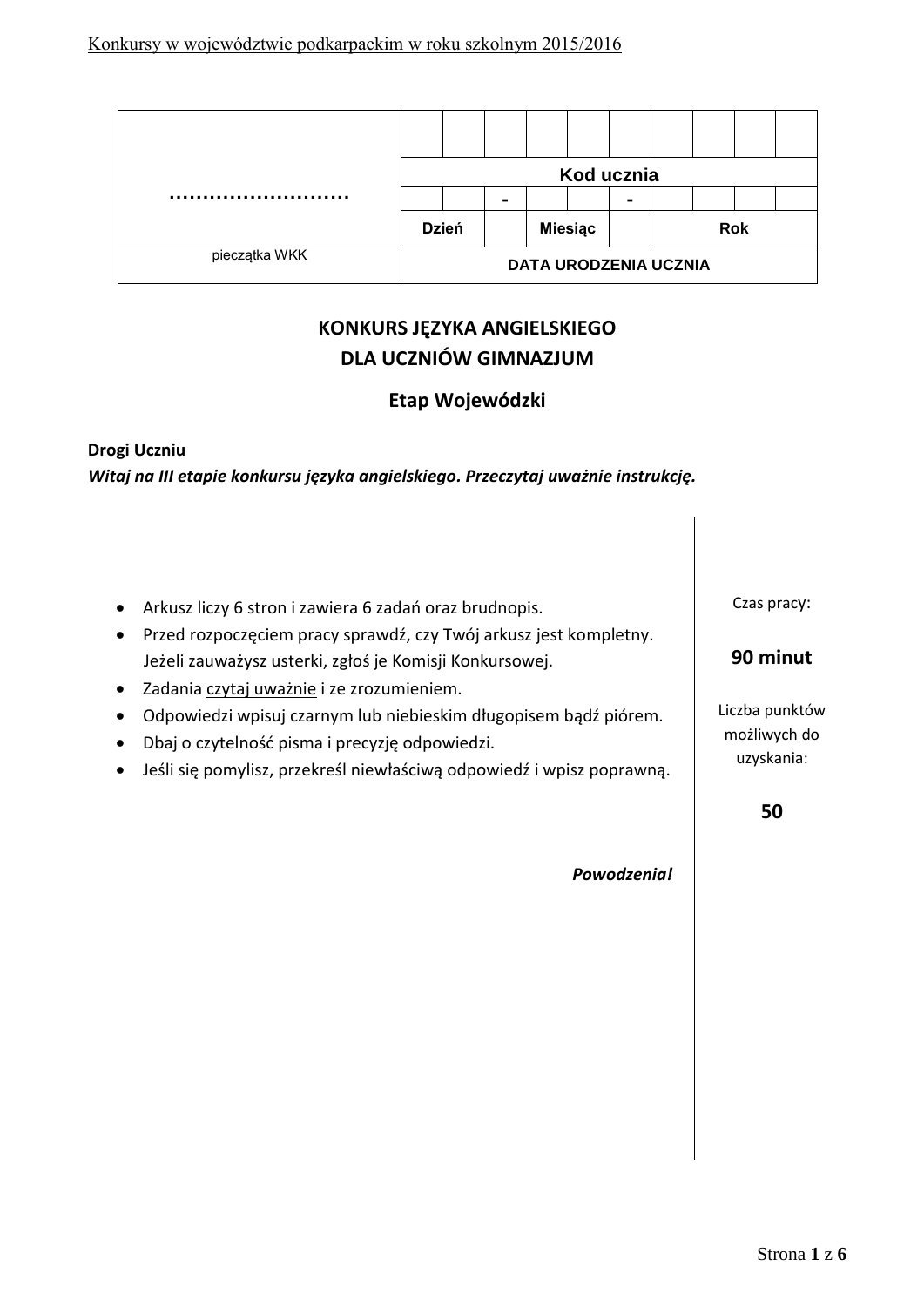#### **Zadanie 1 (0-10 pkt)**

#### **Uzupełnij luki w tekście pojedynczymi słowami, tak, aby tekst był logiczny i poprawny.**

### **How to win friends and not be a nuisance to colleagues**

The worst sins that office workers can commit in the eyes of colleagues are interrupting people (0) on the phone, talking loudly in front of somebody's desk and arriving late (1) …………… a meeting. It is almost as bad to eat at your desk, (2) ……………… personal calls or leave coffee cups (3) ……………. around, according to *Officetalk*, a guide published by the Industrial Society, which lists the 30 traits most likely to annoy colleagues.

High (4) …………….. the list are signing on at someone else's computer terminal (5) ……………….. signing off afterwards, messing up the photocopier (6) ………………………... jamming the paper or leaving it set to produce 25 copies. Reading newspapers, chewing gum, keeping fluffy toys or ornaments on your desk, and putting up holiday photos or supposedly witty slogans all invite disapproval. Also unpopular are (7) ……………… who never fetch a colleague a drink from the machine, or who (8) .................. to hold the door open when others are approaching. Such conduct, according to the guide's author, Judi James, not only gives you unprofessional image (9) ……………. is simply anti-social and may result (10) ……………….. dismissal.

#### **Zadanie 2 (0- 10 pkt)**

#### **Zaznacz poprzez otoczenie kółkiem właściwe słowo lub zwrot.**

| 1. For years she had  of meeting her long-lost sister.            |  |  |  |  |  |
|-------------------------------------------------------------------|--|--|--|--|--|
| A imagined B wished C planned D dreamed                           |  |  |  |  |  |
| 2. The children were  with a family far from their parents' home. |  |  |  |  |  |
| A brought up B risen C grown up D upkept                          |  |  |  |  |  |
| 3.  all his problems, he remained an optimist.                    |  |  |  |  |  |
| A Although B Despite C Nevertheless D As for                      |  |  |  |  |  |
| 4.  being a film director, he also wrote detective stories.       |  |  |  |  |  |
| A Apart B Instead C Whereas D Besides                             |  |  |  |  |  |
| 5. She spends a  deal of her time at work.                        |  |  |  |  |  |
| A large B great C big D high                                      |  |  |  |  |  |
| 6. The judge  the gangsters to eight years in prison.             |  |  |  |  |  |
| A accused B convicted C condemned D sentenced                     |  |  |  |  |  |
| 7. The wound in his arm took a long time to                       |  |  |  |  |  |
| A heal B treat C cure D recover                                   |  |  |  |  |  |
| 8. Serious health problems can  stress overload.                  |  |  |  |  |  |
| A due to B result from C be caused D come off                     |  |  |  |  |  |
| 9. None of the stories he told you were true. He                  |  |  |  |  |  |
| A picked them out B put them up C worked them out D made them up  |  |  |  |  |  |
| 10. He is  the most generous person I know.                       |  |  |  |  |  |
| A a lot B quite C by far D certain                                |  |  |  |  |  |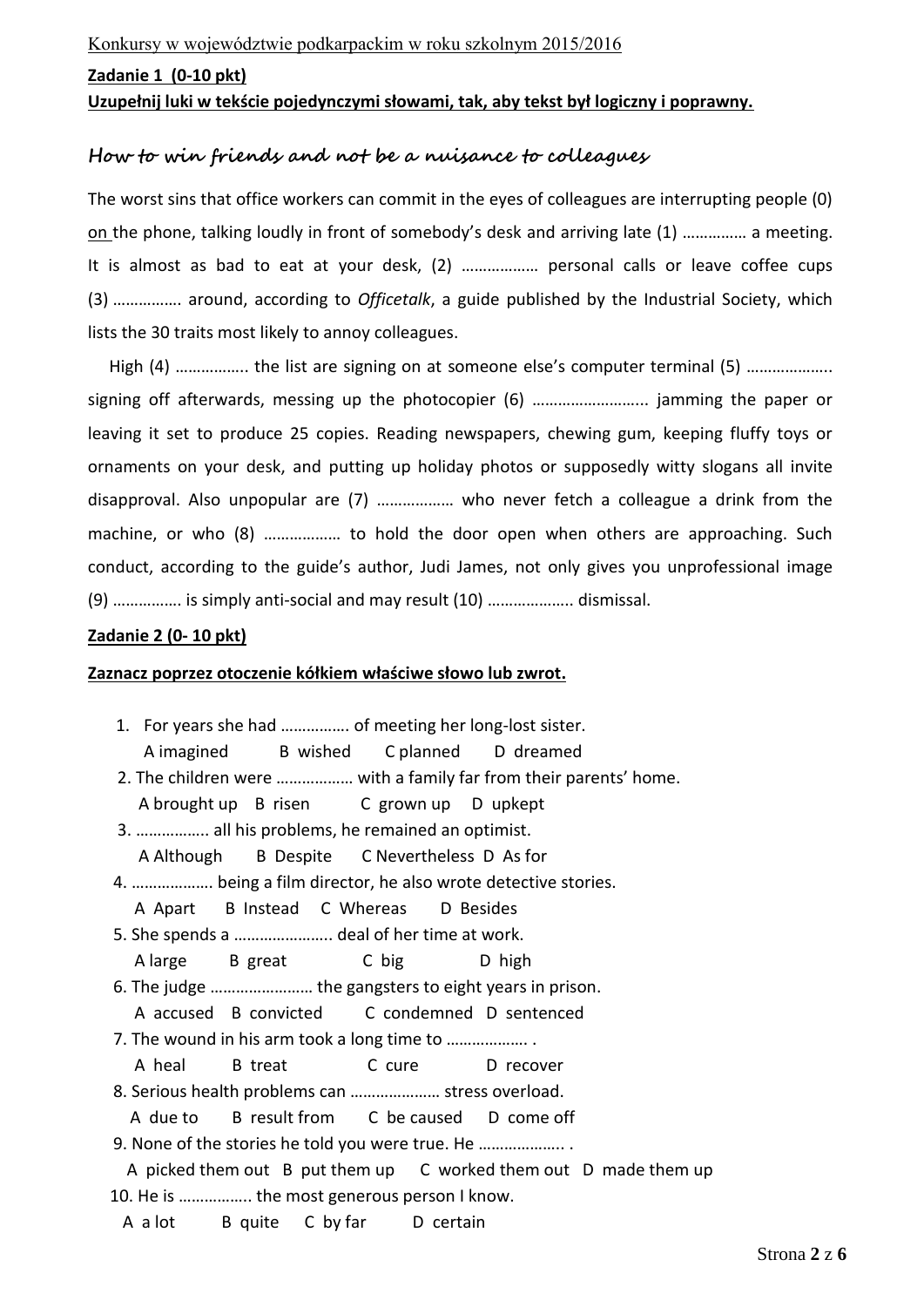### Konkursy w województwie podkarpackim w roku szkolnym 2015/2016

### **Zadanie 3 (0-6)**

**Przekształć podane zdania w taki sposób, aby możliwie najbliżej zachować ich znaczenie oraz wykorzystać słowa podane pogrubioną czcionką. Pamiętaj, aby niczego nie zmieniać we fragmentach już podanych.**

|    | 1. A few centuries ago almost nobody spoke English.                                         |
|----|---------------------------------------------------------------------------------------------|
|    | hardly                                                                                      |
|    |                                                                                             |
| 2. | I don't like it when foreigners use English expressions in their own language.              |
|    | approve                                                                                     |
|    |                                                                                             |
|    | their own language.                                                                         |
|    | 3. He speaks too quickly for me to understand him.                                          |
|    | enough                                                                                      |
|    |                                                                                             |
|    | 4. It took them three months to prepare for the expedition.                                 |
|    | spent                                                                                       |
|    |                                                                                             |
|    | 5. This computer is useless to me, so you can have it.                                      |
|    | use                                                                                         |
|    |                                                                                             |
|    | 6. It's nearly lunchtime, so would you like to eat something?                               |
|    | feel                                                                                        |
|    |                                                                                             |
|    | eat?                                                                                        |
|    |                                                                                             |
|    | Zadanie 4 (0-9 pkt)                                                                         |
|    | <u>Uzupełnij luki słowami podanymi poniżej.</u>                                             |
|    | a) carnivores<br>herbivores omnivores                                                       |
|    | 1. Gorillas, monkeys and giraffes are examples of _________________. They consume only      |
|    | plants.                                                                                     |
|    | 2. Most animals are _____________________ as their diet consists mainly of meat.            |
|    | 3. Humans as well as chicken or pigs are _____________________ as they eat both animals and |

b) editorial headline caption

- 1. The lines under a photograph which explain what it is about are called a(n) \_\_\_\_\_\_\_\_\_\_.
- 2.  $A(n)$  is an article on a current, hot topic, written by the editor.
- 3. The title of a newspaper article printed in large letters, especially at the top of the front  $page is a(n)$

c) switch vary adjust

plants.

- 1. You can \_\_\_\_\_\_\_\_\_\_\_\_\_\_ the height of the chair by pulling here.
- 2. It is not very clear when Poland will **the unit of the contact of the unit of the unit of the unit of the unit**
- 3. Prices of trips \_\_\_\_\_\_\_\_\_\_\_\_\_\_\_ according to the time you want to travel and the standard of the hotel.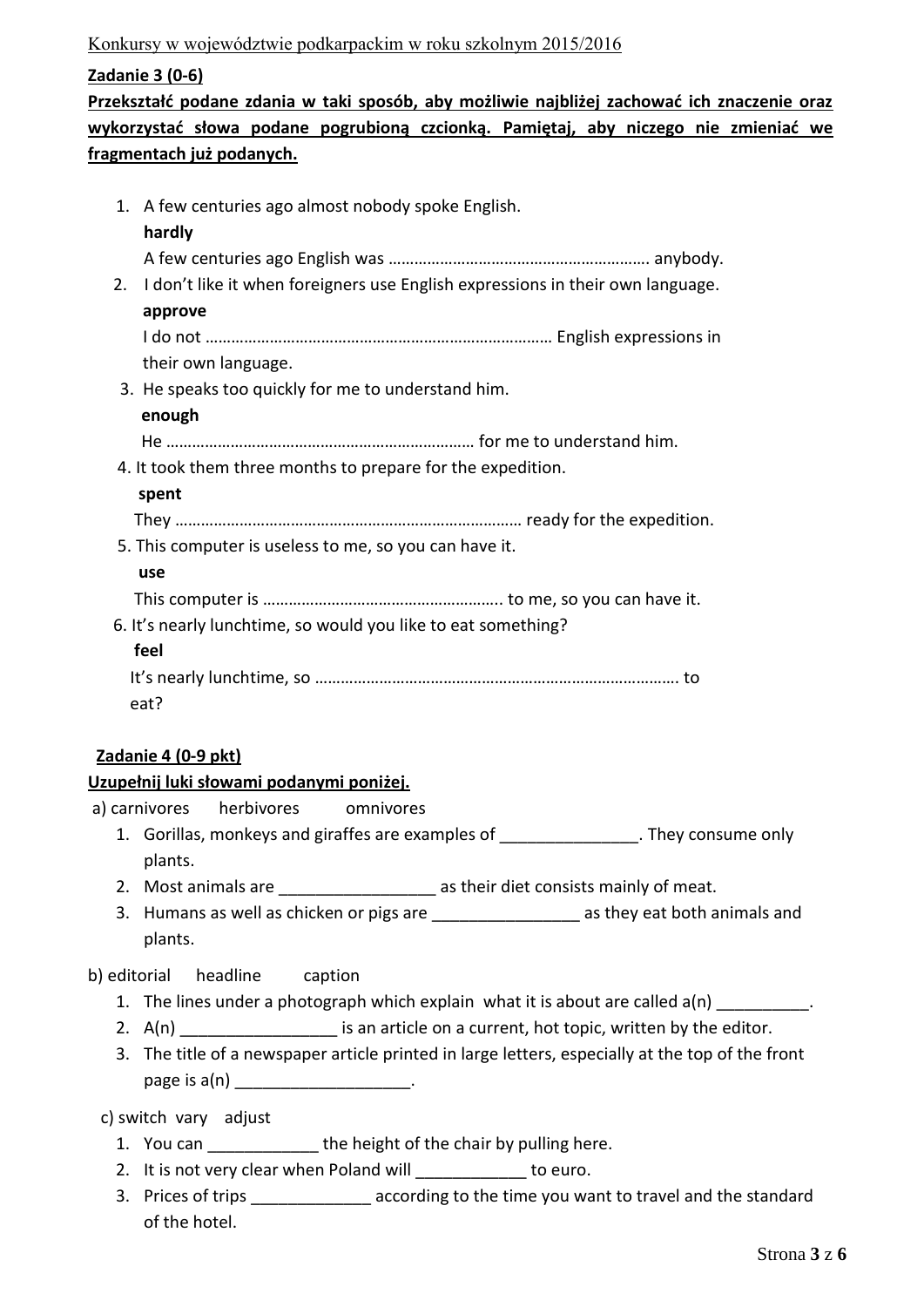### **Wybierz i otocz kółkiem zwroty stosowne w podanych sytuacjach językowych.**

- 1. A: Guess what? Jane is in town.
	- B: a I kind of like it!
		- b No, really?
- 2. A: I'm sorry to trouble you, but you didn't give me all the tickets.
	- B: a It's about time you did something about it, isn't it?
		- b I'm terribly sorry about that! I'll see to it as soon as possible.
- 3. A: I decided to start exercising.
	- B: a Good for you!
		- b It's not as bad as it seems.
- 4. A: Have you heard that they are building a road through the local wood?
	- B: a I don't think. Bad news, isn't it?
		- b Oh, it's just horrible.
- 5. A: Does it worry you?
	- B: a The very thought of it makes me sick.
		- b I'm afraid I don't.

### **Zadanie 6**

## **Połącz słowa z lewej strony ze słowami z prawej w taki sposób, aby otrzymać nazwiska sławnych osób, miejsc, zjawisk, etc.**

| 1. SAINT    | a. CITY     |
|-------------|-------------|
| 2. EDMUND   | b. COLUMBA  |
| 3. LAKE     | c. McFLY    |
| 4. VICS and | d. BECKS    |
| 5. MARTY    | e. SLANG    |
| 6. ROMAN    | f. BAGPIPES |
| 7. THE BIG  | g. ROADS    |
| 8. WINDY    | h. HILLARY  |
| 9. SCOTTISH | i. APPLE    |
| 10. COCKNEY | j. POETS    |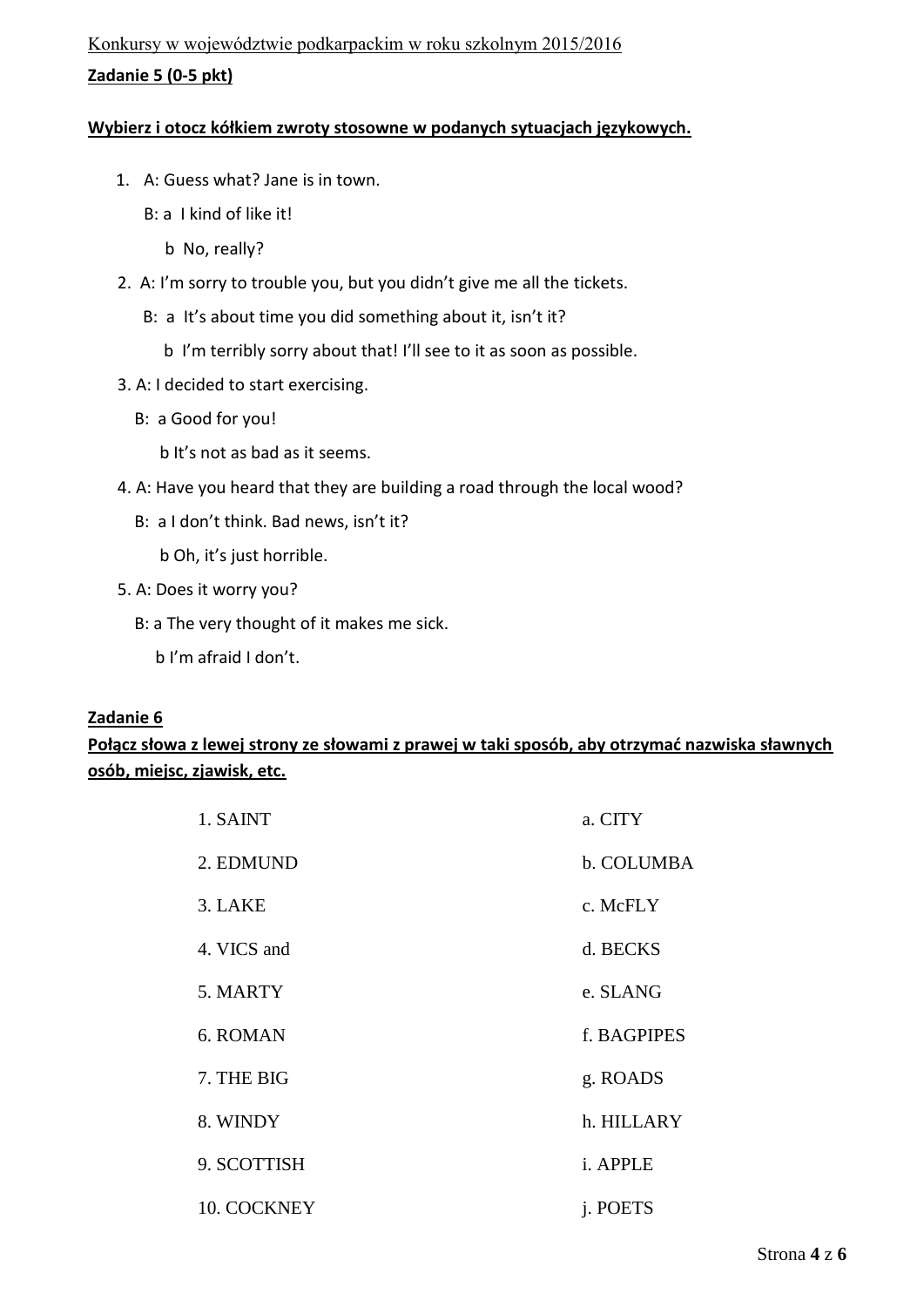## **Tu zaznacz odpowiedzi:**

1 ……………

- 2 ……………
- 3 ……………
- 4……………
- 5 ……………
- 6 …………...
- 7 …………...
- 8 …………...
- 9 ……………
- 10 …………..